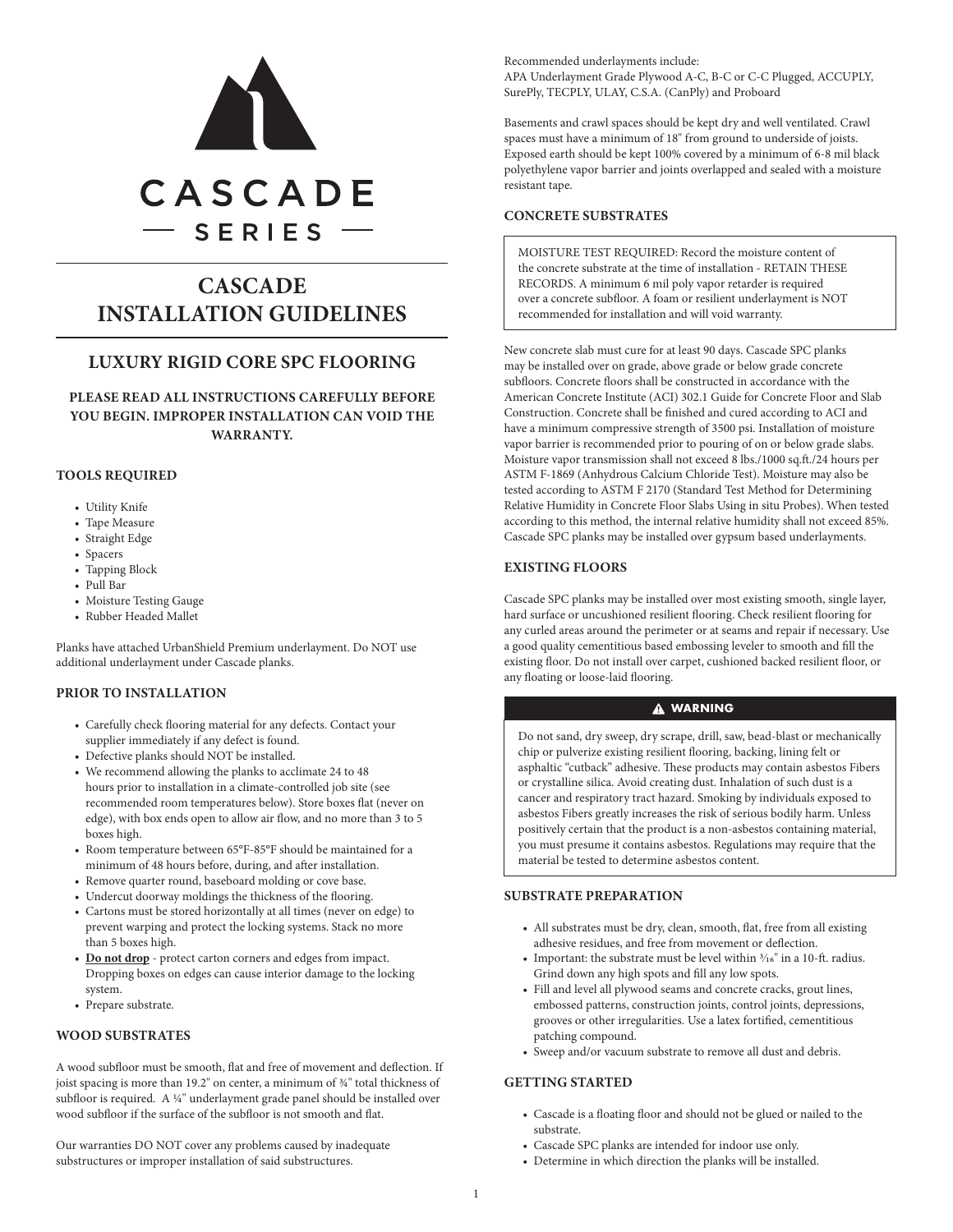NOTE: To make the room appear larger, or if installing in very small rooms or hallways, it is preferable to lay the planks parallel to the longest room dimension.

- Do not install cabinets on top of Cascade SPC planks.
- Carefully measure the room to determine squareness and also to determine the width of the last row of planks. If the width of the last row of planks is less than 2" (50mm), excluding the tongue, the width of first row of planks will have to be cut and adjusted accordingly.
- A minimum 5/16" (8.2mm) expansion space is required around the perimeter of the room and all vertical objects.
- Inspect all planks for visible defects and damage before and during installation. **Do not install damaged planks.** Urbanfloor will not accept responsibility for claims on flooring installed with obvious defects. During installation, inspect the groove area of the plank and remove any debris that may prevent proper assembly of planks.
- A wide variation in color and texture is designed into this product to enhance its natural appearance. Pull alternate planks from a minimum of 5 boxes to blend the variations for the best natural appearance.
- Moldings are designed to color coordinate with the overall look of the floor. Due to the many color and texture variations designed into each plank, 'exact matches' are not possible. Color and texture variations between planks and moldings are not considered defective.

## **INSTALLATION**

- 1. Begin laying planks from the left side of the starting wall and work to the right side. **The tongue side of the plank should face the starting wall, groove side should face out.**
- 2. Place 5/16" (8.2mm) spacers between the short and long side of the planks and the wall. Always position one spacer between the wall and where the planks' end joints meet (See *D2* & *D3*).
- 3. The end joints of the planks in the **first row** are assembled by inserting the tongue side into the groove side of the previous plank at a low angle. Gradually lower the plank down flat until the end joint closes, ensuring that the planks are perfectly aligned, smooth, and level. If necessary, use a mallet and tapping block to gently tap down on the ends to firmly lock in the end joints. It is important to ensure that both the plank ends are perfectly aligned and level with each other. DO NOT strike plank directly on the surface as this can cause damage to the finish. Use the tapping block. Install remaining full planks in first row (see *D2*, *D3*, and *D8*).
- 4. The last plank in the first row will need to be cut. Measure the distance between the wall and the surface of the last full plank. Subtract 5/16" (8.2mm) from this measurement to allow for the spacer. If this measurement is less than 8" (20.3cm), the length of first plank in the row must be cut. This will allow for a longer plank at the end of the row. The first and last plank in each row must be at least 8" (20.3cm) in length. Planks can be cut using a table saw or scored and snapped using a straight edge and utility knife. Score the top surface of the plank a few times with a utility knife then snap the plank on score line. It may be necessary to then cut through the attached underlayment.
- 5. The remaining piece cut off from the last plank in the first row may serve as the first plank in the second row provided it is at least 8" (20.3cm) long (See *D5*). Always stagger end joints from row to row a minimum of 8" (20.3cm).
- 6. Install the long side of the **first plank** of the **second row**. Remember to place a 5/16" (8.2mm) spacer between the wall and the short side of the plank. Insert the tongue side into the groove side of the previous row at a low angle and lower flat to the substrate (See *D5*).
- 7. Install the **second plank** in the **second row**. Position the long side of the plank with the tongue side overlapping the groove of the planks in the previous row approximately  $\frac{1}{8}$ ".
- 8. Angle the end joint into the previous plank. Angle the plank up and gently push forward until the plank locks into the previous row. Continue

installing remaining planks in second row. **It is important to make sure that the first two rows are straight and square as they can affect the entire installation.** After installing each row, use a rubber mallet and tapping block to gently tap the plank joints into the joints of the previous row to ensure a tight fit and perfect alignment between end and side joints. Any gapping or misalignment can affect the quality of the installation (See *D5*).

- 9. The last board in each row should be cut to fit the end of the row, while still maintaining the 5/16" expansion gap at the wall (See *D6* & *D7*). Here's how:
	- (1) Flip the board over (placing the groove to your left).
	- (2) Measure the board to the size of the gap in the row.
	- (3) Mark and cut the board using a miter or table saw or score and snap.
	- (4) Flip the board over and it will be ready to insert and be tapped into place.
	- (5) You may use the remaining piece to begin the next row.
- 10. Use a pull bar to lock in the last plank of a row and in the last row of flooring being installed in the room.
- 11. Continue working from left to right, row by row. Be sure to maintain a 5/16" space around all walls and vertical objects and maintain a random appearance. Offset end joints a minimum of 8" (20.3cm) from row to row.

#### **RADIANT HEAT SUBFLOORS**

This product can be installed over radiant heated subfloors. The heating elements must be embedded into the subfloor and must have a minimum 1/2" separation from the Cascade flooring. Electric heating mats not embedded into subfloor are not recommended. The radiant heated subfloor should be fully operating at normal temperature for minimum of 21 days prior to floor installation to dry out any residual moisture. The system should then be turned off 24 hours prior to installation and remain off for 24 hours after installation. After 24 hours the temperature can be gradually raised again of a 7-day period to desired temperature. The MAX allowable subfloor surface temperature over radiant heat is 85°F.

## **FINISHING THE INSTALLATION**

- After all planks have been installed, remove spacers from perimeter of room.
- Install any transition moldings. Do not fasten any moldings through the flooring.
- Predrill and install quarter round or baseboard molding. Molding must be sufficient size to cover the 5/16" (8.2mm) space. Do not fasten moldings through the flooring. Fasten into the wall.
- Use a 1/8" Masonite sheet to cover and protect the top of the flooring when moving heavy furniture or appliances into position.
- Use proper floor protectors under the legs of furniture.
- Post installation room temperature MUST be maintained between 65º F and 100º F (flooring temperature) Relative humidity must be maintained between 40% and 70%.
- Place walk-off mats at all doors leading to exteriors to help prevent tracking of grit, dirt, and sand.

## **A NOTE ON MOLDINGS**

Pre-drill and install quarter round and/or baseboard moldings. Molding must be of sufficient thickness to cover the required expansion space. DO NOT FASTEN MOLDINGS TO THE FLOORING but rather attach to the wall. Ensure that there is adequate space between the bottom of the molding and the flooring to allow it to freely expand and contract.

## **INSTALLING CASCADE PLANKS ON STAIRS**

When installing on stairs, it is required that the planks are directly glued down to the stair surface. FIRST, the 1mm black underlayment backing MUST BE REMOVED (simply peel off the backing).

Use only an adhesive that is specially formulated for installing vinyl tile or LVT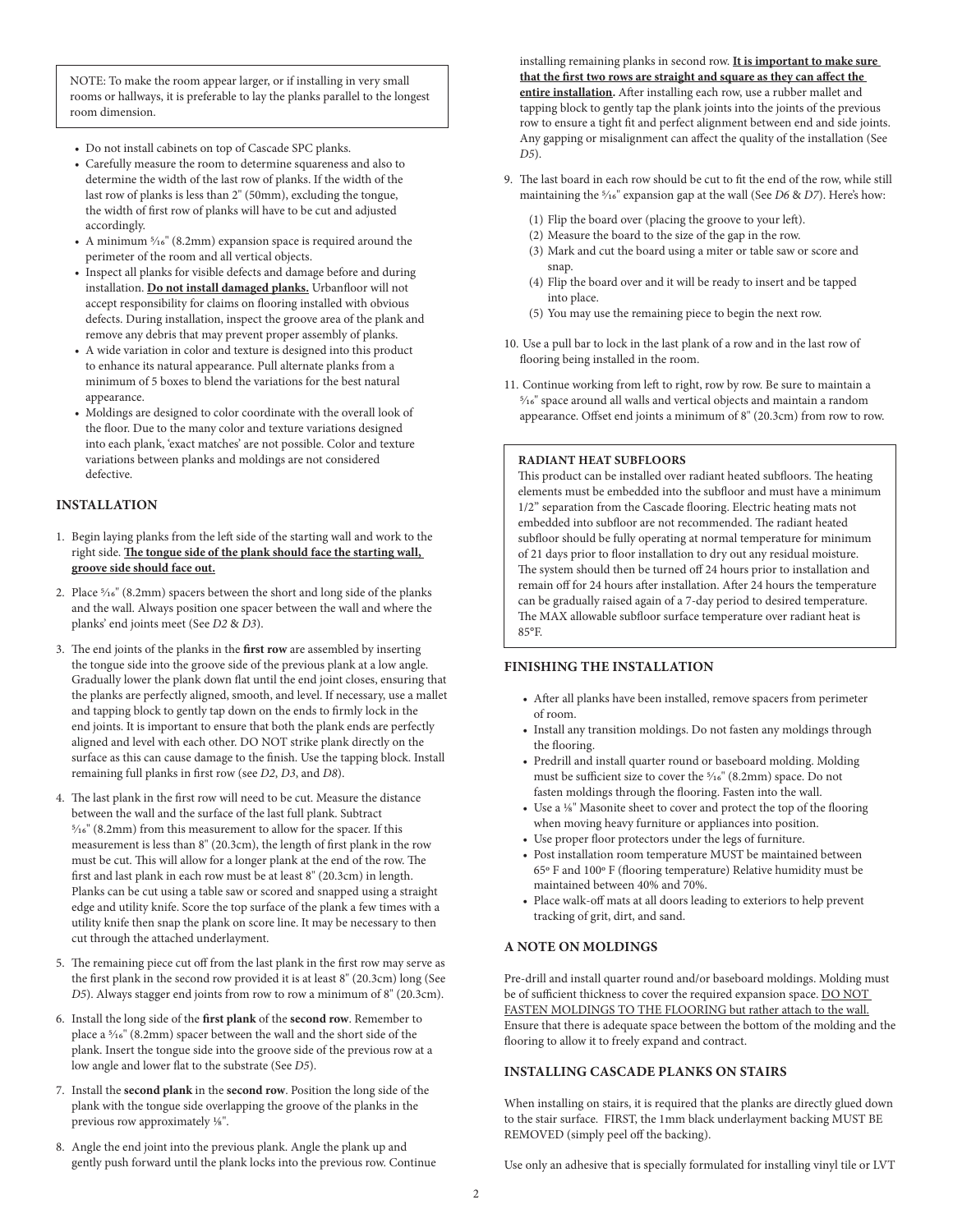planks. Follow adhesive manufacturer instructions carefully.

#### **MAINTENANCE**

Please follow the recommendations in this guide to retain the fresh look and protect the finish.

- Sweep or vacuum the floor regularly. Use a vacuum designed for hard surfaces (if vacuum has a beater bar, it should be turned off).
- Wipe off any spills with clean water and a damp (not wet) mop. Use a dry mop to remove surplus water and then allow to dry.
- Use cleaners recommended for vinyl flooring. Do not use polishes, waxes, abrasive or ammonia based cleaners. The surface is dense and non porous which prevents cleaners from penetrating and this can build up a residue on the surface which will collect dirt. Please check any new cleaning agent on a small test patch of the floor in an inconspicuous area.

Immediately after installation of the floor, we recommend a first cleaning to remove any dirt and debris caused by the installation process. Follow instructions above.

Pets with unclipped nails can damage your flooring. The same is true for any high-heeled shoes that do not have proper tips on the heels.

#### **GENERAL CARE & MAINTENANCE TIPS**

#### **Environmental Factors**

Avoid exposure to direct sunlight for prolonged periods of time. During peak sunlight hours, use drapes or blinds to minimize the direct sunlight on the flooring. Most types of flooring will be affected by continuous strong sunlight. In addition, excessive temperatures are not good for resilient floors. Some natural ventilation or intermittent air conditioning in vacant homes should be considered. Long term continuous inside temperatures over 95°F combined with strong direct sunlight will damage the flooring and cause the installation to fail.

If your floor has been exposed to excessive amounts of water due to flooding, Cascade SPC planks are waterproof. Simply remove the water as quickly as possible. A dehumidifier should be promptly turned on in the room to reduce the moisture levels back to normal. Do not dry the room below the normal moisture level that existed previously.

#### **Dog & Animal Care**

Keep nails clipped. Dogs running through the house can scratch any finish. Put a mat down to stand between your pet's water dish and your floor.

#### **Area Rug Backings**

Only rugs with a natural backing (i.e., felt) are safe for Cascade flooring. Avoid rugs with a rubber or abrasive backing, as these can damage or discolor a floor.

#### **Floor Protectors**

Use felt protectors under legs of chairs and furniture. Non-abrasive, felt-backed products are best. Rubber or plastic products can damage and discolor your floor. Caster wheeled chairs are not recommended as, over time, they can damage your SPC flooring.

#### **Removing Scuff Marks**

If scuff marks cannot be removed using a damp rag, stubborn scuffs can be removed by the use of a tennis ball or pencil eraser. Gently rub in long direction of plank.

#### **Floor Cleaning**

During the cleaning process, rinse applicator often in a separate pail of clean water. A dirty applicator can spread dirt to other areas, causing streaks and haziness. Remember: use a damp (never wet) applicator – squeeze out surplus water and ensure that the residual water evaporates from the floor within one minute. If it takes longer, there is too much moisture on the applicator.

#### **Moving Appliances**

When moving heavy items, such as appliances, slide a 1/8" Masonite sheet under the heavy objects to prevent floor damage.

#### **VISIT OUR WEBSITE: WWW.URBANFLOOR.COM FOR ANY RECENT UPDATES OF INSTALLATION GUIDELINES**

Cascade SPC products are distributed through Urbanfloor. Call Urbanfloor technical department with any questions or concerns.



Technical Department 3707 Capitol Ave., City of Industry, CA 90601 323.890.0000 • 866.75.URBAN • info@urbanfloor.com

*Last update: 8/19/21*